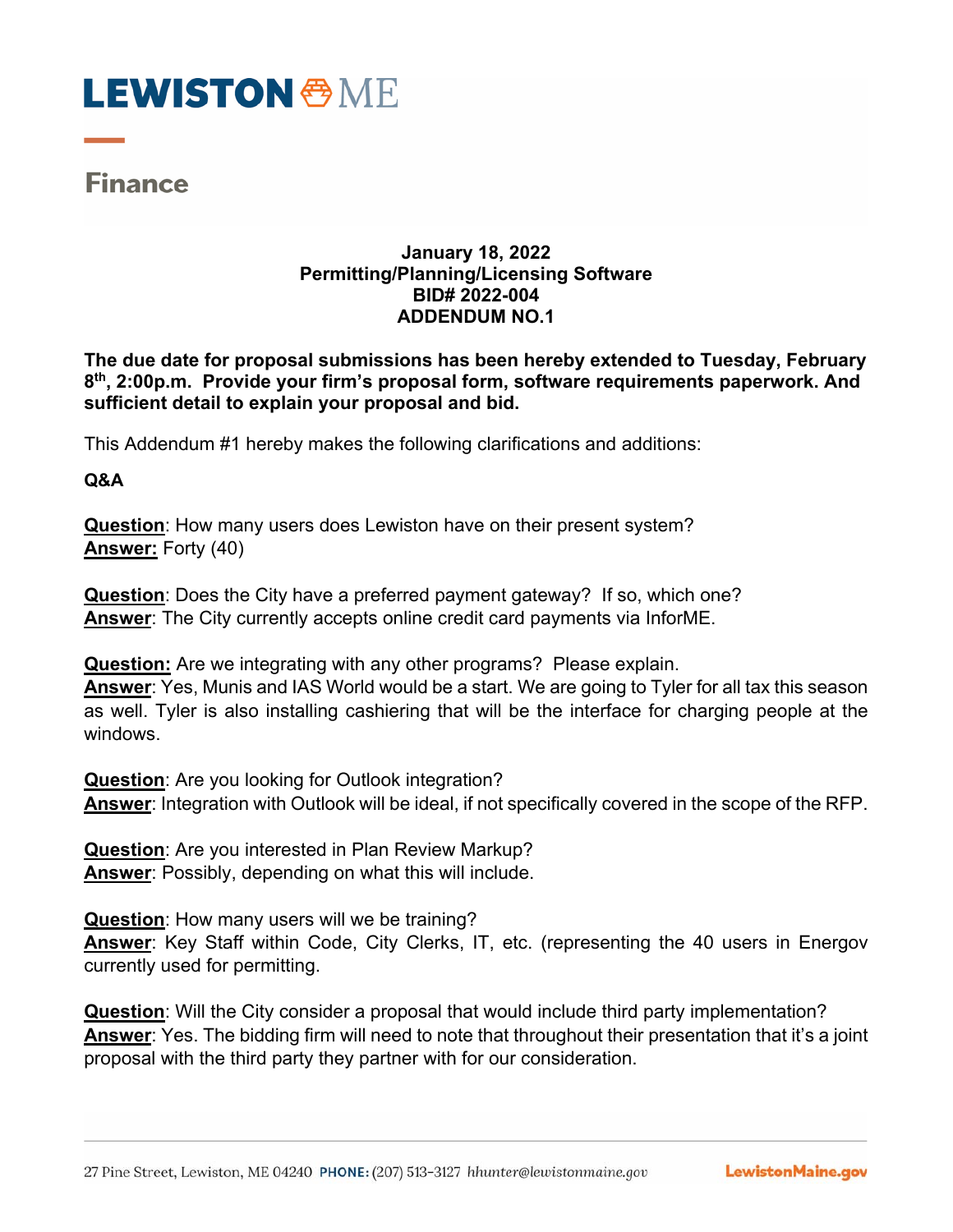**Question**: How many departments will require read-only users?

**Answer**: Unsure, do you have price points for this option based on number of departments you could provide us based on numbers of departments (0-5, 10+, 20+ etc.)?

**Question**: What GIS system is the City currently using? **Answer**: The City of Lewiston is currently an ESRI customer for our GIS systems.

**Question:** Are you interested in our Code Enforcement module?

**Answer:** Yes. Our Director of Code Enforcement was not sure if it would be included in the permitting software or a separate module not knowing each provider. However, as the RFP is written at present, it should not be in the consideration for the base bid if it is a separate module. Firms should provide all additional information on other potential modules in their proposal content including the additional costs.

**Question**: Are we integrating with any document management program such as Laserfich? **Answer**: At present the City does not have a document management program. The department has potential funding for scanning, but it remains unclear how we are going to approach this. Again if your firm offers a solution, provide the specifics including costs as an addition to the base proposal submitted.

**Question**: Would the City be willing to push the due date out by 2 weeks due to the tight turnaround between the Question Due Date and RFP Due Date? **Answer**: the due date has been extended to February 8, as stated above.

**Question**: How long have you been using the current Energov Solution? **Answer**: Approximately 10 years.

**Question**: Who is currently supporting the current system and are you satisfied with the level of support? **Answer**: Energov has identified limitations identified in the RFP requested scope.

**Question**: What would you change about your current support situation? **Answer**: Not a discussion point for RFP.

**Question**: What are some of the challenges you are experiencing with the current solution? **Answer**: Challenges include, but not limited to software that has same functionality in the field as office; remote access for public; user friendly interface; better integration with GIS; ability auto populate letters; data base that is easier to edit; report interface that is easier manage; integrates with email and outlook calendar for scheduling, reminders, deadlines, etc.

**Question**: Where is the new system to be hosted, or is hosting to be provided by the vendor? If so, are there any preferences such as Microsoft Azure or AWS? Please describe. **Answer**: Hosted locally with an AWS web frontend, if secure to our liking no problem.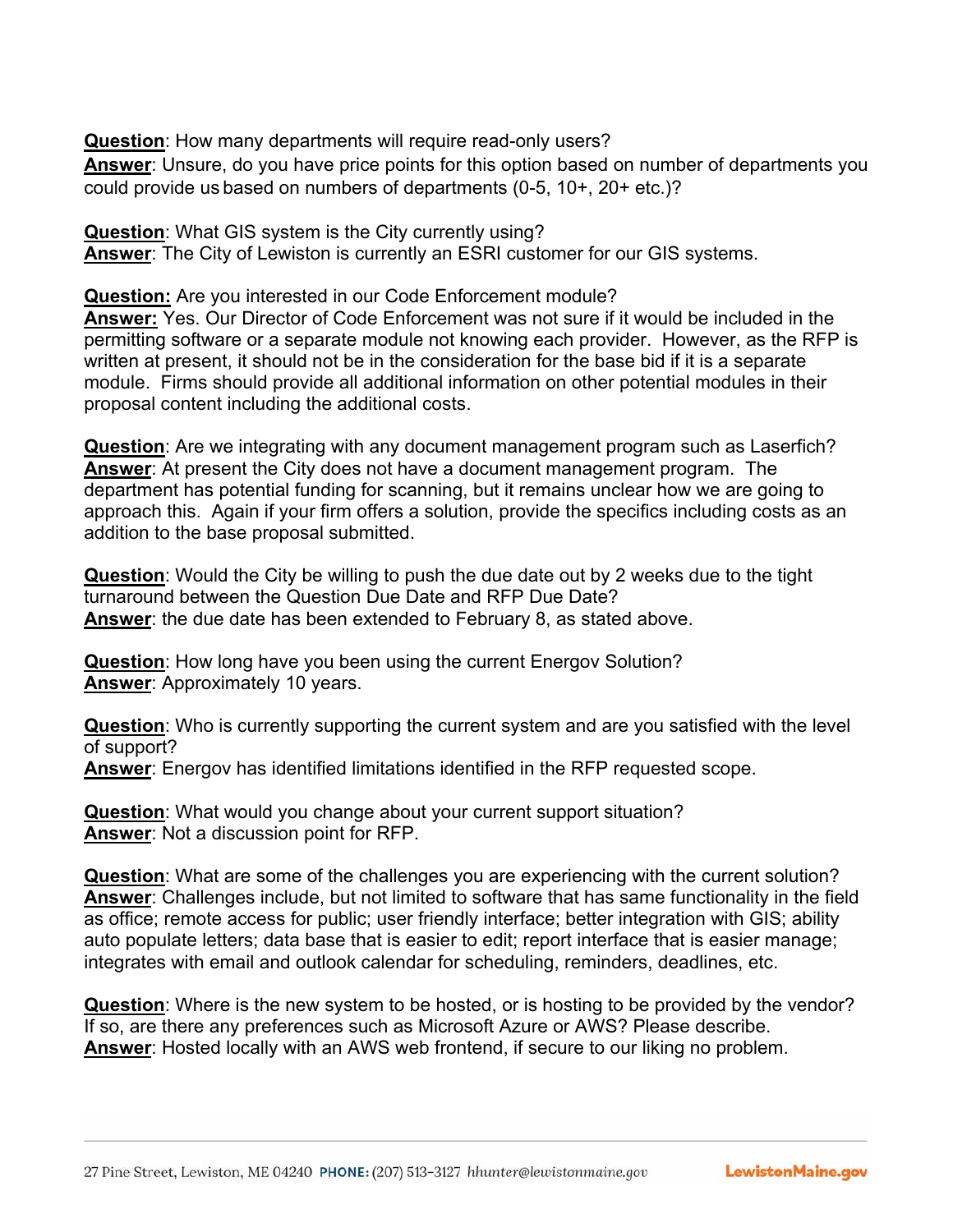**Question**: What costs has the City incurred for the initial set up, ongoing maintenance, hosting, software licensing, support, and enhancements (i.e., "change orders") over the current systems' lifetime?

**Answer**: This question is not relevant to RFP and City's request for five (5) Year project costs for this RFP.

**Question**: What presentations, software demonstrations and/or estimates/quotes has the City received related to Licensure software and from whom?

**Answer**: The City saw demos of MyGov, OpenGov software for options to Energov and content of this RFP.

**Question**: When it comes to the Licensure process, what are the goals and KPIs the City would like to achieve compared to the current process? **Answer**: The City has no issues with licensing now.

**Question**: How does The City currently manage enforcement activities such as complaints, investigations, inspections and/or compliance?

**Answer**: All activities are entered into Energov. MS-Word used for all correspondence. Outlook used to manage all inspection activity.

**Question**: Does The City track any continuing education (CE) for the individuals regulated, CE Providers, and/or courses? If so, what audits are performed and how does CE impact renewals? Please elaborate.

**Answer**: No, but we currently have the ability to now.

**Question**: Is the City looking for a custom developed solution that performs specific requirements, or, is the City open to partnering with an established regulatory management software provider who has a solution that can be configured?

**Answer**: Software needs to meet the specifications of the RFP and meet the needs of all departments involved.

**Question**: When ideally does the City want to have this system "go live"? **Answer**: RFP notes July 1, but is flexible for the right software. Must happen 2022.

**Question**: Is the City looking for a custom developed solution that performs specific requirements or is the agency open to partnering with an established regulatory management software provider who has a solution that can be configured to support these permitting processes?

**Answer**: Software needs to meet the specifications of the RFP and meet the needs of all departments involved.

**Question**: What is the City's budget for the new solution and what does the budget intend to cover?

**Answer**: All aspects of this project is budgeted at \$65,000

**Question**: Is the budget to include full implementation of the new system? **Answer**: Yes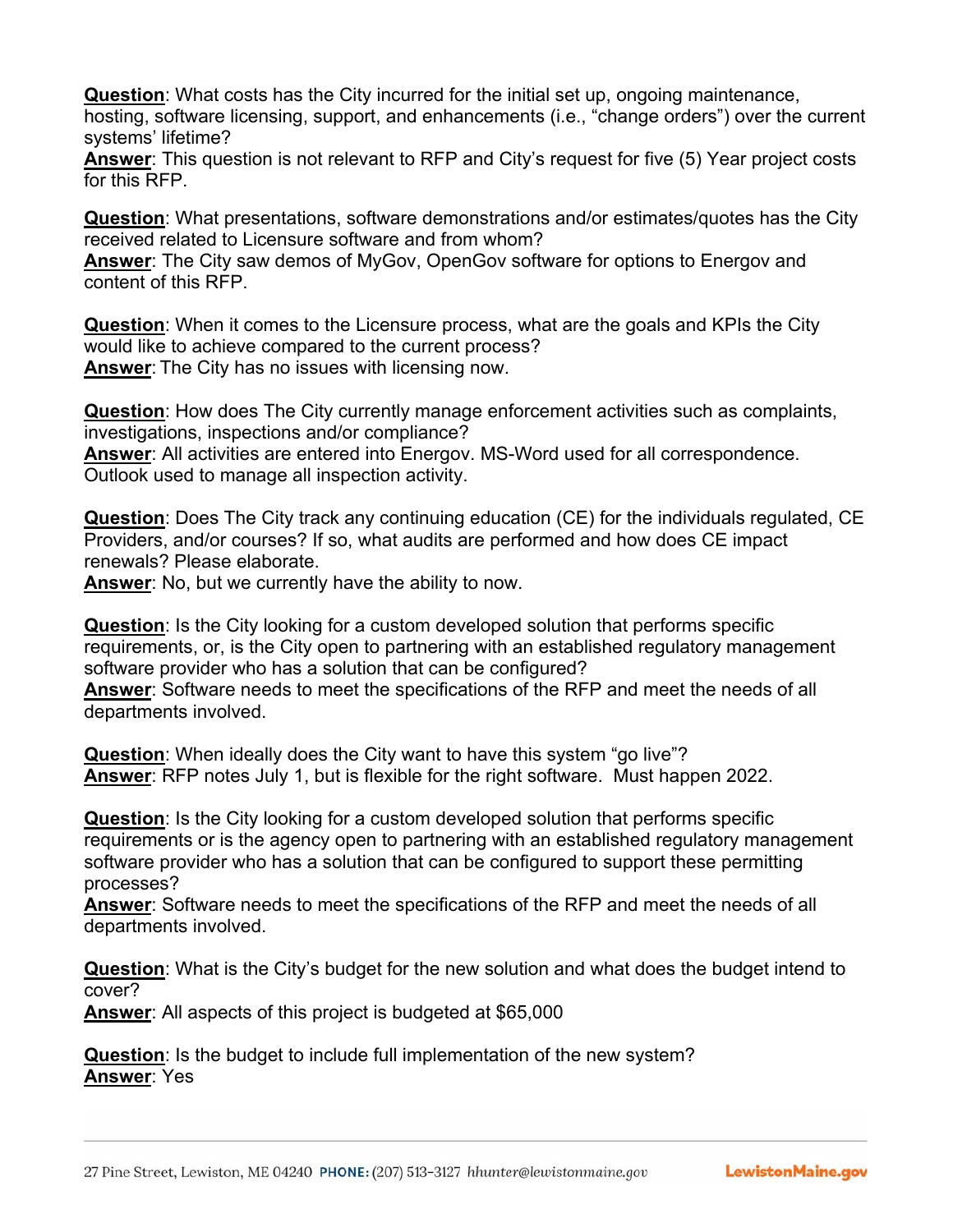**Question**: What, if any, amount of the budget is subject to expire by a certain timeframe and when? Please elaborate.

**Answer**: Recovery act money expires in 2024. Well before implementation of City project.

**Question**: Please provide an approximate number of standard email/letter templates that will be used by the City that are to be integrated and automated by the system. **Answer**: Approximately 40. The specific list will be provided to the awarded firm.

**Question**: How many different or distinct permit application types will be supported in this solution? Please provide a list.

**Answer**: Approximately 100. The specific list will be provided to the awarded firm.

**Question**: What other systems would the new solution need to integrate with (i.e. payment processor, other systems such as financial, GIS, etc.) along with an inventory of which interfaces will need to be wither a one-way (import or export) or two-way data exchange? **Answer**: Munis for financials, IASWorld for assessing, ESRI for GIS two way if possible

**Question**: Will there be a data conversion component for the new system? If yes, can you provide the size and format of the current data set and confirm if the vendor will be migrating all this data into the new solution?

**Answer**: We don't want to lose any of the details of our legacy data, including notes, attachments, and contacts. The selected vendor will migrate the data.

**Question**: Please provide the annual number of applications/renewals processed by the City. **Answer**: Approximately 400 licenses, 500 rental registrations. Code issues between 1,600 and 1,700 permit a year

**Question**: Is the City expecting the vendor to incorporate a payment processor within the proposal, or provide recommendations? **Answer**: No

**Question**: Please provide a breakdown of the number City employees that will be using the new solution by Department.

**Answer**: Currently 40 Users between Code and City Clerk.

**Question**: Does the City already have an online portal for Licensure, or, will the vendor provide the portal? **Answer**: InforME

**Question**: We price read-only subscriptions by department; each department pays for one subscription that an unlimited number of department users can use for read-only functions. For example, the City may need 1 read only subscription for the Economic & Community Development Department that all users for this department use, another read-only subscription for the Planning & Code Enforcement Department that all users for this department use, etc. How many departments will require read-only users?

**Answer**: Approx.12 departments may want read-only.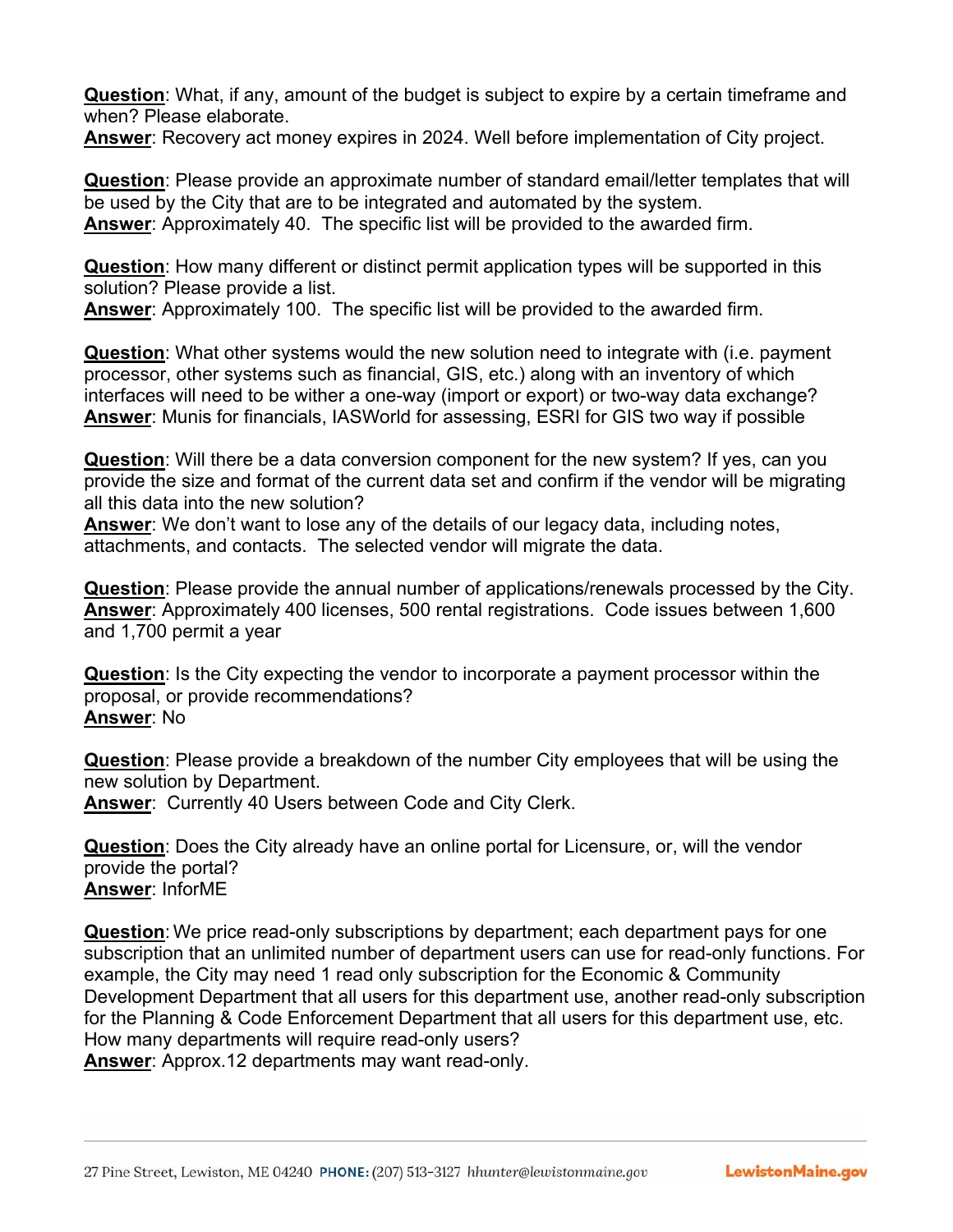**Question**: What is the projected approval date for this bid?

**Answer**: Not determined given the need to review bids and proposals as well as potentially view product demos. Final award will be made through the City of Lewiston's Finance Committee.

**Question**: Will the city accept electronic submittals of the RFP response? **Answer**: No, electronic bids will not be considered.

**Question**: On page 7 RFP indicates unlimited users, please confirm if this is internal users or public users.

**Answer**: I assume this to be public users as at present there are 40 internal users. This also may mean read-only users versus staff actually inputting data. Read-only may/should be more with an easy/user interface.

**Question**: On page 9 RFP indicates "System provides a markup tool for plans". Is Electronic Document Review intended to be part of the proposal or does the City currently user an EDR solution?

**Answer**: System needs to provide a markup tool for plans. EDR is not a feature we currently utilize and may be considered, but costs for it must be outside base bid costs.

**Question**: Confirm the number of data sources where the data currently resides that will be converted to the new system. RFP indicates Tyler Energov with iG Enforce and iG Inspect. This should be 1 database for conversion. **Answer**: Correct.

**Question**: How many users will need to markup/review plans? **Answer**: Proposals will be reviewed by Code, City Clerk, MIS, and Treasury staff.

**Question**: How many different permit application types does the city have? **Answer**: Approximately 30. Currently Code, City Clerk, but there is potential for other departments Fire, etc.

**Question**: How many workflows does the city anticipate being created by vendor? **Answer**: Likely depends on software. This process holds true for online access, too. Ideally would incorporate development review process, too.

**Question**: Does the city prefer onsite or remote training? **Answer**: Onsite training is preferred.

**Question**: Are you looking for a fully configured project or something more out of the box? **Answer**: Proposed software meeting the bid specifications.

**Question**: How many references would you like us to provide in our proposal response? **Answer**: We do not have a specific number. I suggest enough to meet the criteria for similar sized communities in New England.